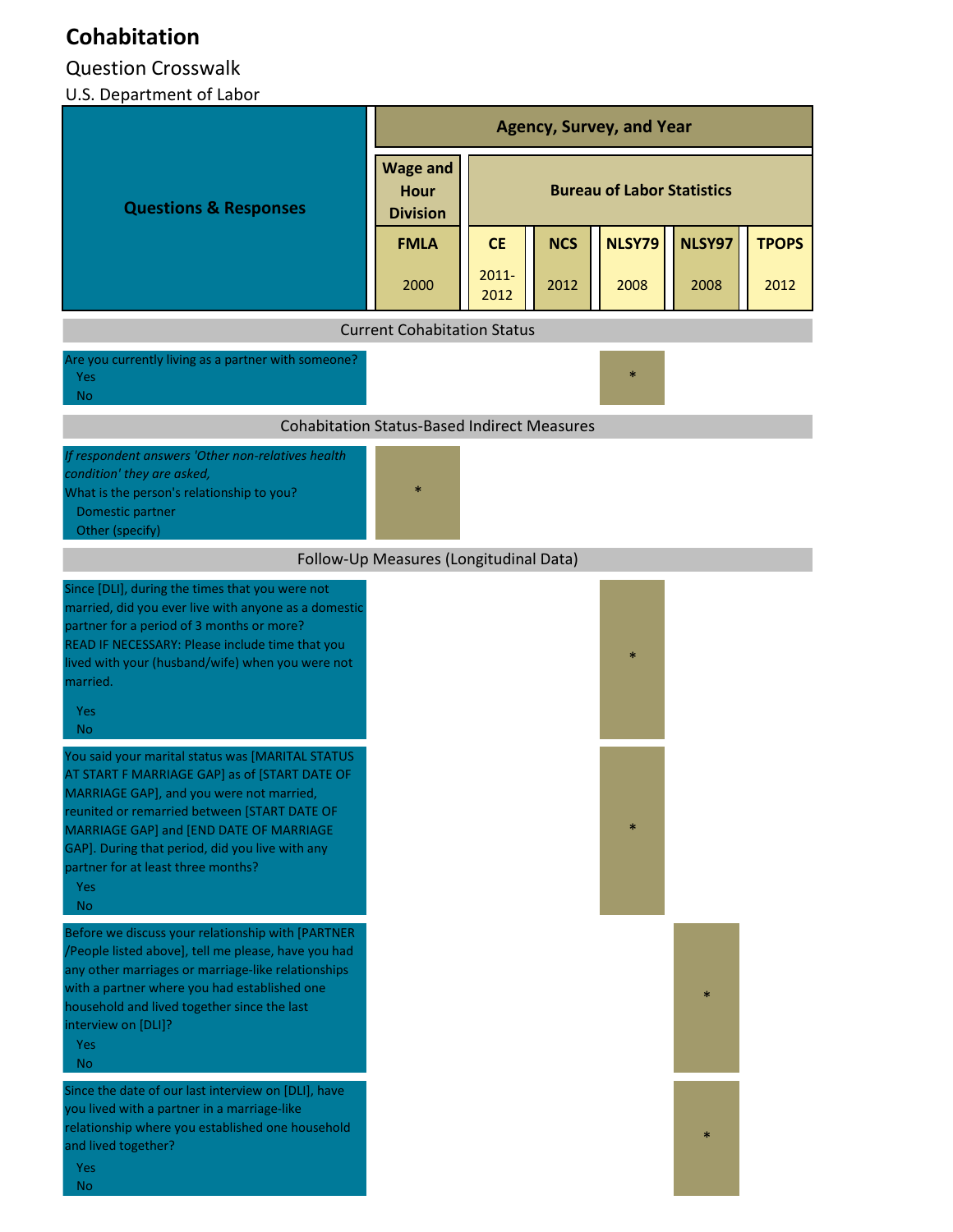|                                                                                                                                                                                                                                                                                                                                                                                                                                                                                    | <b>Agency, Survey, and Year</b>            |                                   |            |               |        |              |
|------------------------------------------------------------------------------------------------------------------------------------------------------------------------------------------------------------------------------------------------------------------------------------------------------------------------------------------------------------------------------------------------------------------------------------------------------------------------------------|--------------------------------------------|-----------------------------------|------------|---------------|--------|--------------|
| <b>Questions &amp; Responses</b>                                                                                                                                                                                                                                                                                                                                                                                                                                                   | <b>Wage and</b><br>Hour<br><b>Division</b> | <b>Bureau of Labor Statistics</b> |            |               |        |              |
|                                                                                                                                                                                                                                                                                                                                                                                                                                                                                    | <b>FMLA</b>                                | <b>CE</b>                         | <b>NCS</b> | <b>NLSY79</b> | NLSY97 | <b>TPOPS</b> |
|                                                                                                                                                                                                                                                                                                                                                                                                                                                                                    | 2000                                       | $2011 -$<br>2012                  | 2012       | 2008          | 2008   | 2012         |
| Since the last interview on [DLI], have you been in a<br>marriage or marriage-like relationship with any of<br>the people on this list?<br>Yes<br><b>No</b>                                                                                                                                                                                                                                                                                                                        |                                            |                                   |            |               | $\ast$ |              |
| Since the date of our last interview on [DLI], have<br>you gotten married?<br>Yes<br><b>No</b>                                                                                                                                                                                                                                                                                                                                                                                     |                                            |                                   |            |               | $\ast$ |              |
| Since [DLI], did you ever live with this partner?<br>Yes<br><b>No</b>                                                                                                                                                                                                                                                                                                                                                                                                              |                                            |                                   |            |               | $\ast$ |              |
| Did you ever live with this partner again?<br>Yes<br>N <sub>o</sub>                                                                                                                                                                                                                                                                                                                                                                                                                |                                            |                                   |            |               | $\ast$ |              |
| Since [DLI], have you lived with this partner?<br>Yes<br><b>No</b>                                                                                                                                                                                                                                                                                                                                                                                                                 |                                            |                                   |            |               | $\ast$ |              |
| In this study, we define living together as<br>having a sexual relationship in which partners<br>establish one household and live together. Have you<br>ever lived together in a marriage-like relationship<br>with [dating partner/spouse]?<br>Yes                                                                                                                                                                                                                                |                                            |                                   |            |               | $\ast$ |              |
| No<br>These next questions are about marriages and<br>marriage-like relationships. In a marriage, there may<br>be times when a husband and wife live in different<br>households. In this study we define a marriage-like<br>relationship as a sexual relationship in which<br>partners establish one household and live together.<br>When we talked to you during our last interview in<br>[DLI], you were not married or living in a marriage-<br>like relationship at that time. |                                            |                                   |            |               | $\ast$ |              |
| Select to continue<br>Select if R volunteers a correction                                                                                                                                                                                                                                                                                                                                                                                                                          |                                            |                                   |            |               |        |              |
| Does the partner you were living with at the time of<br>the last interview currently live in your household?<br><b>Yes</b><br><b>No</b>                                                                                                                                                                                                                                                                                                                                            |                                            |                                   |            |               | $\ast$ |              |
| These next questions are about marriages and<br>marriage-like relationships. When we talked to you<br>during our last interview in [DLI], you were in a<br>marriage-like relationship with [DLI PARTNER) at<br>that time.<br>Select to continue<br>Select if R volunteers a correction                                                                                                                                                                                             |                                            |                                   |            |               | $\ast$ |              |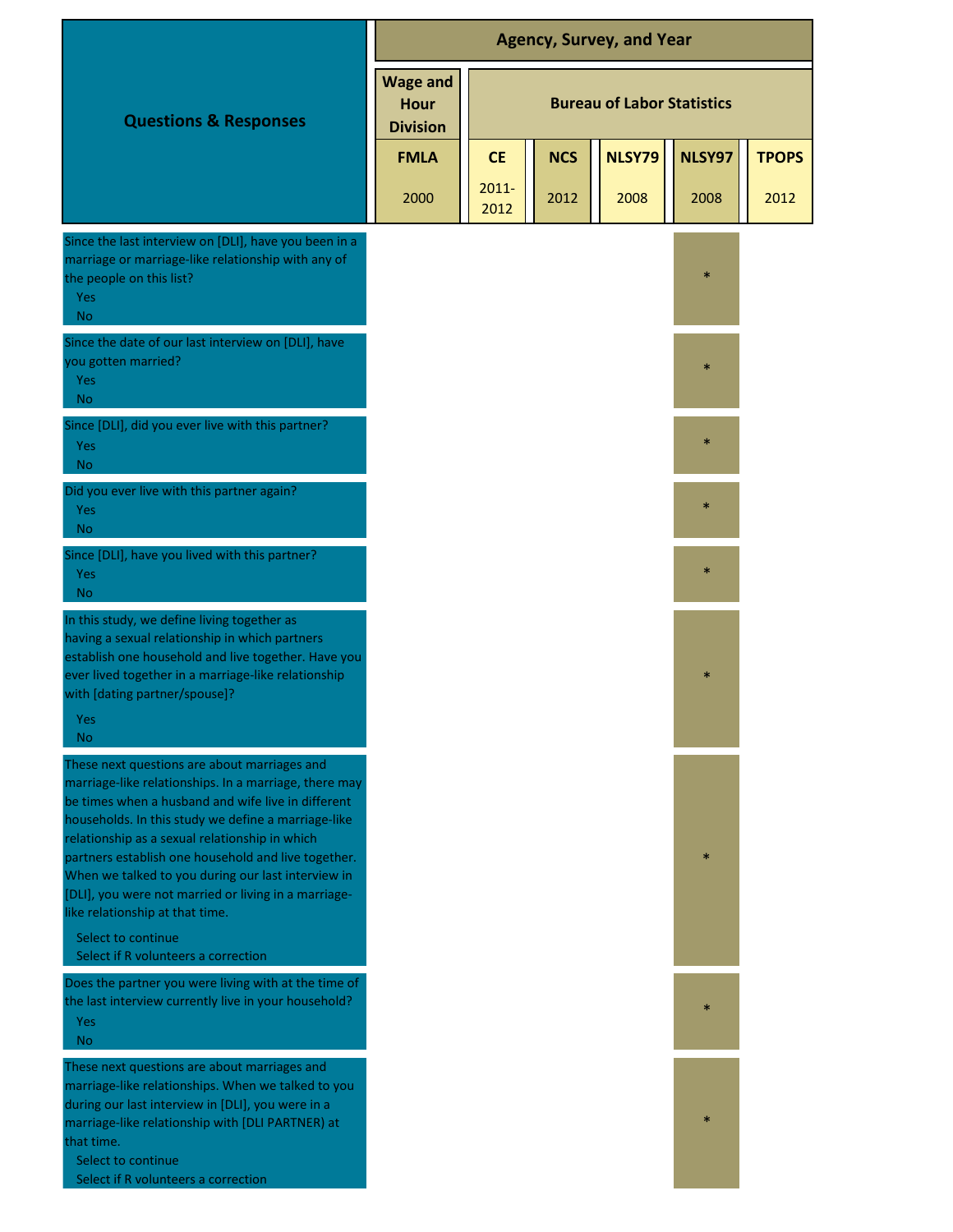|                                                                                                                                                                                                                                                                                                                                                     | <b>Agency, Survey, and Year</b>                   |                                   |            |        |        |              |  |
|-----------------------------------------------------------------------------------------------------------------------------------------------------------------------------------------------------------------------------------------------------------------------------------------------------------------------------------------------------|---------------------------------------------------|-----------------------------------|------------|--------|--------|--------------|--|
| <b>Questions &amp; Responses</b>                                                                                                                                                                                                                                                                                                                    | <b>Wage and</b><br><b>Hour</b><br><b>Division</b> | <b>Bureau of Labor Statistics</b> |            |        |        |              |  |
|                                                                                                                                                                                                                                                                                                                                                     | <b>FMLA</b>                                       | <b>CE</b>                         | <b>NCS</b> | NLSY79 | NLSY97 | <b>TPOPS</b> |  |
|                                                                                                                                                                                                                                                                                                                                                     | 2000                                              | $2011 -$<br>2012                  | 2012       | 2008   | 2008   | 2012         |  |
| Does that spouse or partner currently live in your<br>household?<br>Yes<br><b>No</b>                                                                                                                                                                                                                                                                |                                                   |                                   |            |        | $\ast$ |              |  |
| So just to check, you are still living with this partner<br>in a marriage-like relationship where you have<br>established one household together?<br>Yes<br><b>No</b>                                                                                                                                                                               |                                                   |                                   |            |        | $\ast$ |              |  |
| What is the current status of your relationship with<br>this partner? (How did this relationship finally end?)<br>Break-up<br>Annulment, nothing legal<br>Legal separation only (no legal divorce)<br>Legal divorce<br>R & spouse/partner are still together but not living<br>together<br>R & Spouse are still married but do not live<br>together |                                                   |                                   |            |        | $\ast$ |              |  |
| At the time of the last interview, you said you were<br>dating [NAME]. What best describes your current<br>relationship with [partner at the last interview]?<br>We are still dating<br>We are married<br>We are currently living together, but not married<br>We are no longer together                                                            |                                                   |                                   |            |        | $\ast$ |              |  |
| What best describes your current relationship with<br>[dating partner/spouse]?<br>We are still dating<br>We are married<br>We are currently living together, but not married<br>We are no longer together                                                                                                                                           |                                                   |                                   |            |        | $\ast$ |              |  |
|                                                                                                                                                                                                                                                                                                                                                     | <b>Cohabitation History Measures</b>              |                                   |            |        |        |              |  |
| Have you ever been married to or lived with<br>someone in a marriage-like relationship?<br>Yes<br>N <sub>o</sub>                                                                                                                                                                                                                                    |                                                   |                                   |            |        | $\ast$ |              |  |
| How many times in total have you ever lived with a<br>sexual partner?<br>Number                                                                                                                                                                                                                                                                     |                                                   |                                   |            |        | $\ast$ |              |  |
| Did you ever live with [PARTNER] again?<br>Yes<br>No.                                                                                                                                                                                                                                                                                               |                                                   |                                   |            |        | $\ast$ |              |  |
|                                                                                                                                                                                                                                                                                                                                                     | <b>Cohabitation Dates</b>                         |                                   |            |        |        |              |  |
| You said your marital status was [MARITAL STATUS]<br>AT START OF MARRIAGE GAP] as of [START DATE OF<br>MARRIAGE GAP], and you were not married,                                                                                                                                                                                                     |                                                   |                                   |            |        |        |              |  |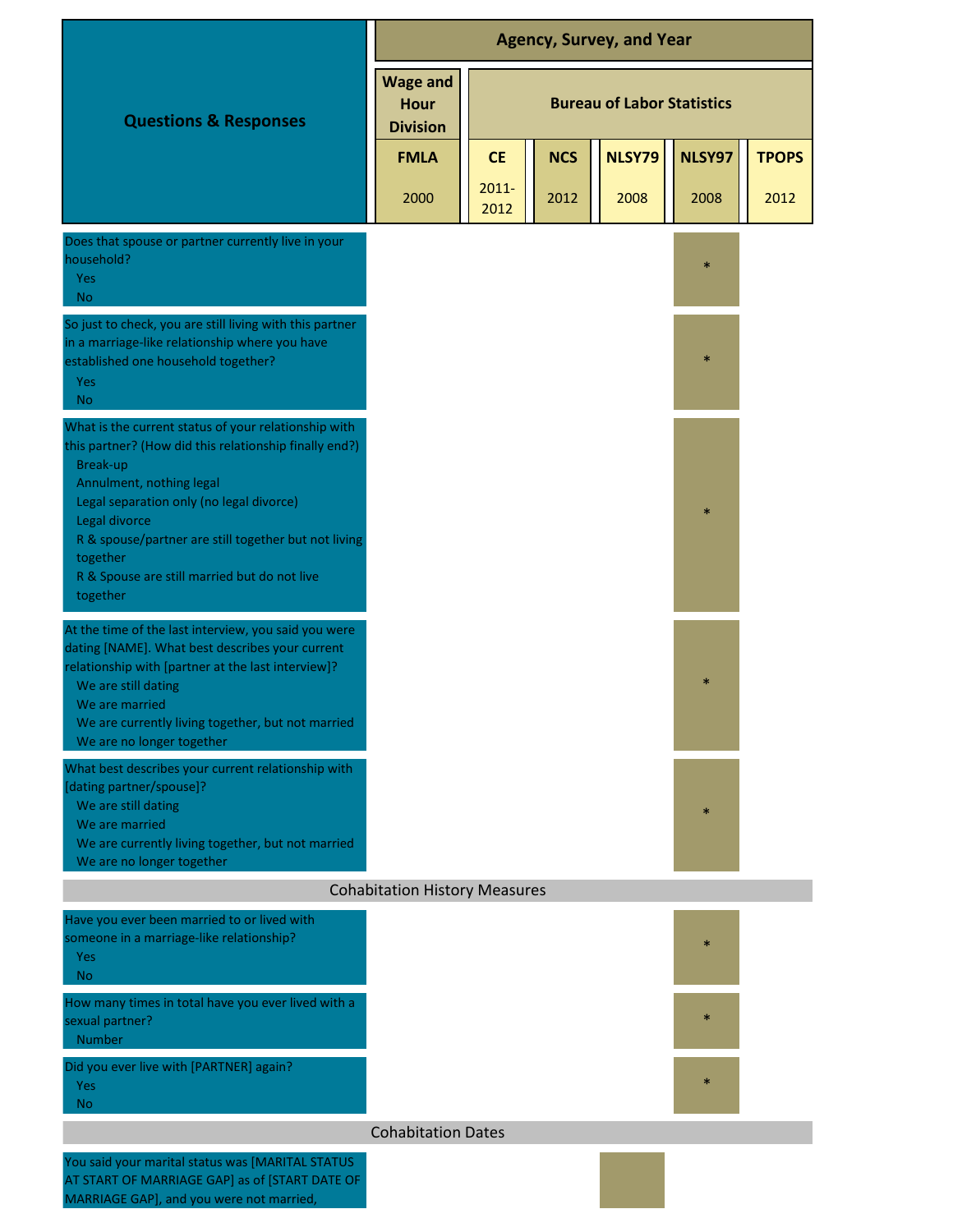|                                                                                                                                                                                                                                                                               | <b>Agency, Survey, and Year</b>                   |                                   |                    |                       |                |                      |
|-------------------------------------------------------------------------------------------------------------------------------------------------------------------------------------------------------------------------------------------------------------------------------|---------------------------------------------------|-----------------------------------|--------------------|-----------------------|----------------|----------------------|
| <b>Questions &amp; Responses</b>                                                                                                                                                                                                                                              | <b>Wage and</b><br><b>Hour</b><br><b>Division</b> | <b>Bureau of Labor Statistics</b> |                    |                       |                |                      |
|                                                                                                                                                                                                                                                                               | <b>FMLA</b><br>2000                               | <b>CE</b><br>$2011 -$             | <b>NCS</b><br>2012 | <b>NLSY79</b><br>2008 | NLSY97<br>2008 | <b>TPOPS</b><br>2012 |
| reunited or remarried between [START DATE OF<br>MARRIAGE GAP] and [END DATE OF MARRIAGE<br>GAP]. During that period, did you live with any<br>partner for at least three months?<br>Yes<br>N <sub>o</sub>                                                                     |                                                   | 2012                              |                    | $\ast$                |                |                      |
| When did you start living with this partner between<br>[START DATE OF MARRIAGE GAP] and [END DATE OF<br>MARRIAGE GAP]? INTERVIEW: If R was living with<br>partner at last interview, please enter date of last<br>interview.<br><b>ENTER MONTH</b><br><b>ENTER YEAR</b>       |                                                   |                                   |                    | $\ast$                |                |                      |
| Since [MONTH/YEAR STARTED LIVING WITH<br>PARTNER], [(have/did) you live(s)] continuously with<br>that partner until [END OF MARRIAGE GAP], or did<br>you ever stop living with that partner?<br>Stopped living with that partner<br>Have lived with that partner continuously |                                                   |                                   |                    | $\ast$                |                |                      |
| When did you stop living with that partner between<br>[MONTH/YEAR STARTED LIVING WITH PARTNER]<br>and [END OF MARRIAGE GAP]?<br><b>ENTER MONTH</b><br><b>ENTER YEAR</b>                                                                                                       |                                                   |                                   |                    | $\ast$                |                |                      |
| In what month and year did you start living with<br>{PARTNER} for the first time?<br><b>ENTER MONTH</b><br><b>ENTER YEAR</b>                                                                                                                                                  |                                                   |                                   |                    |                       | $\ast$         |                      |
| When did you next start living with [PARTNER]<br>(again)?<br><b>ENTER MONTH</b><br><b>ENTER YEAR</b>                                                                                                                                                                          |                                                   |                                   |                    |                       | $\ast$         |                      |
|                                                                                                                                                                                                                                                                               | Sex of Respondent and Household Member            |                                   |                    |                       |                |                      |

| <b>Note:</b> Sex of Respondent and Household<br>Membership is collected using a screener<br>instrument before the FMLA survey is conducted.<br>We're in interested in talking to someone in the<br>household in more depth about workplace and<br>family leave. In order to do that, I need to list all the<br>first names of members in the household, their ages,<br>and genders. May I start with your name?<br>First name [CODE UP TO 7 RESPONSES]<br><b>[CODE UP TO 7 RESPONSES</b><br><b>Sex</b> | $\star$ |        |
|--------------------------------------------------------------------------------------------------------------------------------------------------------------------------------------------------------------------------------------------------------------------------------------------------------------------------------------------------------------------------------------------------------------------------------------------------------------------------------------------------------|---------|--------|
| Are you/Is (name) male or female?<br>Male<br>Female                                                                                                                                                                                                                                                                                                                                                                                                                                                    |         | $\ast$ |